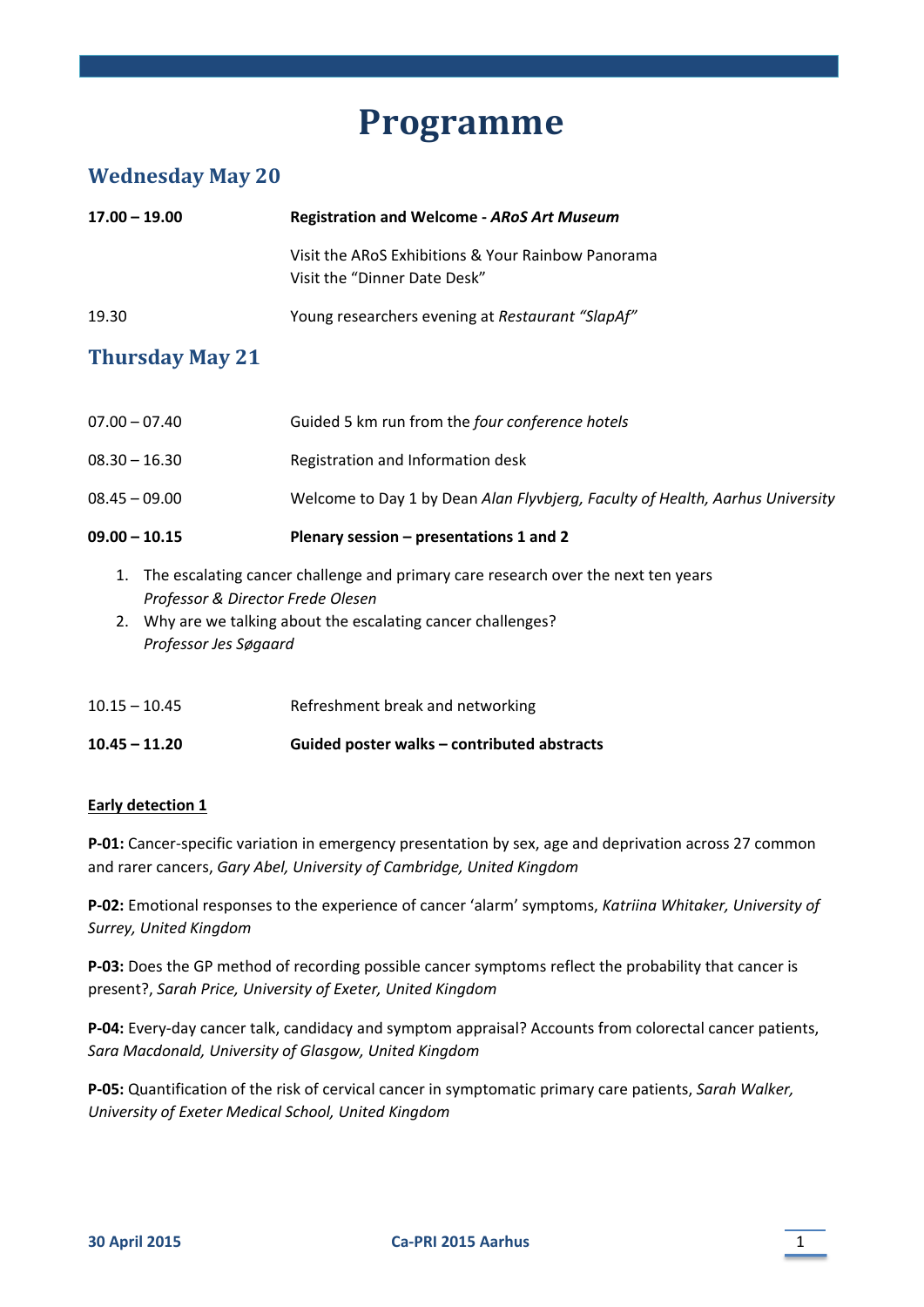**P-06:** A qualitative exploration of the role of emotions on appraisal and help-seeking for symptoms suggestive of colorectal cancer*, Chantal Balasooriya‐Smeekens, University of Cambridge, United Kingdom*

**P‐07:** Predictive value of gynaecological cancer alarm symptoms in a general population, *Kirubakaran Balasubramaniam, Research Centre for Cancer Diagnosis in Primary Care (CaP), University of Southern Denmark, Denmark*

**P‐08:** Ethnic variations in the interval to test from a diagnostic ultrasound test request for suspected ovarian cancers, *Taminola Martins, University of Exeter Medical School, United Kingdom*

**P‐09:** Casing uncertainty in LCIS recommendations through two patient narratives, *Sarah Blakeslee, Berlin School of Public Health, Germany*

#### **Screening**

**P‐10:** Cancer risk assessment tools in primary care: a systematic review of randomised controlled trials, *Jon Emery, University of Melbourne, Australia*

**P‐11:** The impact of a false‐positive colorectal cancer‐screening test on quality of life: a systematic review, *Tina van der Velde, University of Groningen, The Netherlands*

**P‐12:** The impact of a false‐positive colorectal cancer‐screening test on quality of life: a pilot study in Dutch general practice, *Tina van der Velde, University of Groningen, The Netherlands*

**P‐13:** A brief intervention in primary care for non‐responders to bowel cancer screening – feasibility study in general practices in Lothian, Scotland, *Natalia Calanzani, University of Edinburgh, United Kingdom*

**P‐14:** Understanding primary care providers' role preferences in a future lung cancer screening program: a qualitative inquiry, *Mary Ann O'Brien, University of Toronto, Canada*

**P-15:** Use of cold coagulation as an alternative treatment modality in a 'see and treat' programme of cervical screening in rural Malawi, *Christine Campbell, University of Edinburgh, United Kingdom*

**P‐16:** General practitioners' attitudes towards cancer screening in Germany: a nationwide survey, *Anne Dahlhaus, Goethe‐University, Germany*

**P‐17:** Factors related to time to breast cancer diagnosis in screen vs symptom‐detected women in Alberta, Canada and implications, *Marcy Winget, Stanford University, USA*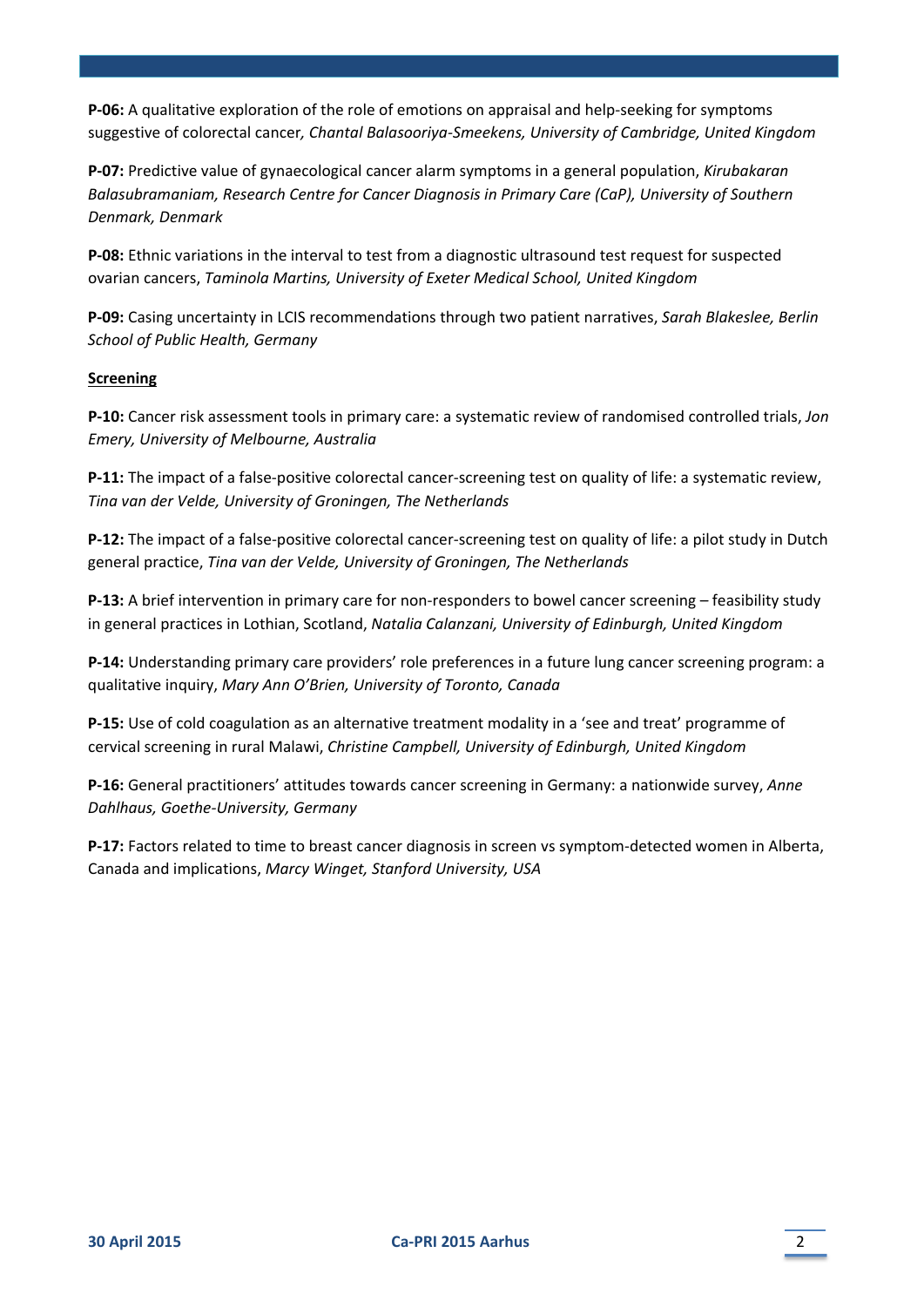#### **Survivorship 1**

**P‐18:** Understanding Primary Care Transitions in Cancer Care: Results of a Literature Review and Pan‐ Canadian Environmental Scan, *Ruth Barker, Canadian Partnership Against Cancer, Canada*

**P‐19:** Assessing Communication and Coordination of Care for Cancer Survivors in the San Luis Valley of Colorado, *Linda Overholser, University of Colorado Denver, USA*

**P‐20:** Perspectives of patients concerning aftercare and the use of an e‐health application in colon cancer, *Ineke Nugteren, University of Amsterdam, The Netherlands*

**P‐21:** Embedding Person‐Centered Perspectives in Cancer Primary Care Research, *Margaret Fitch, University of Toronto, Canada*

**P‐22:** Communication about existential concerns with cancer patients in general practice – how can it be qualified?, *Elisabeth Assing Hvidt, University of Southern Denmark, Denmark*

**P‐23:** CAPPA: Care for prostate cancer patients, *Marianne Heins, Netherlands Institute for Health Services Research, The Netherlands*

**P‐24:** Estimating the total cost of cancer management: A descriptive prospective cohort study among patients with cervical cancer at ocean road cancer institute, Dar Es Salaam, Tanzania, *Harrison Chuwa, Ocean Road Cancer Institute, Tanzania*

**P‐25:** Cooperation of medical specialities in out‐patient settings – a comparison of general practitioners, urologists, and oncologists, *Christine Holmberg, Berlin School of Public Health, Germany*

#### **Survivorship 2**

**P‐26:** Developing an informed approach to transition cancer survivors from specialist to primary care, *Robin Urquhart, Dalhousie University, Canada*

**P‐27:** Survival and its determinants of patients with Kaposi sarcoma in Tanzania, retrospective study, *Tindwa Chakou Halfani, Ocean Road Cancer Institute, Tanzania*

**P‐28:** 'They are not our patients': disconnect between primary care and cancer follow up care in Odisha, India, *Sanghamitra Pati, Indian Institute of Public Health, India*

**P‐29:** Is cancer a chronic disease? Comparison of health‐related quality of life and health care use in cancer survivors and patients with a chronic disease, *Marianne Heins, NIVEL, The Netherlands*

**P‐30:** When the patient has under aged children ‐ challenges and needs for information and support from the general practitioner, *Anette Hauskov Graungaard, University of Copenhagen, Denmark*

**P‐31:** The prognostic value of cardiac biomarkers for predicting cardiac dysfunction in women treated for breast cancer with cardiotoxic therapies: a systematic review, *Liselotte Boerman, University of Groningen, The Netherlands*

**P‐32:** Evidence‐to‐action: exploring the experience and expectations related to cancer control in Abia State – Nigeria ‐ A proposed mixed methods study, *Kelechi Eguzo, University of Saskatchewan, Canada*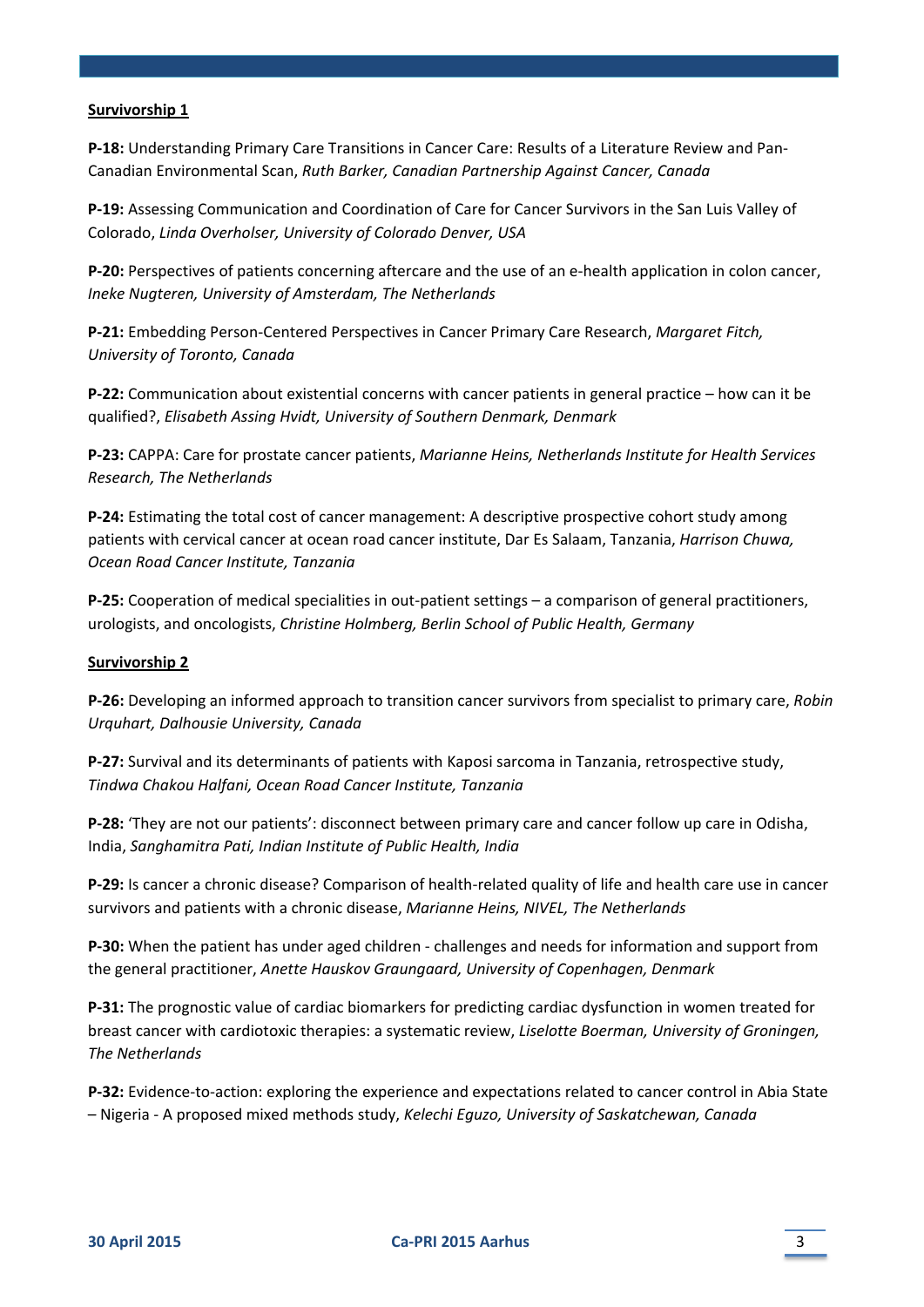# 11.20 – 11.30 Break

#### 11.30 – 12.30 **Parallel oral sessions – contributed abstracts**

#### **Session 1: Early detection**

**O-01:** Increased diagnostic activity in general practice during the year preceding colorectal cancer diagnosis, *Pernille Libach Hansen, Research Centre for Cancer Diagnosis in Primary Care (CaP), Aarhus University, Denmark*

**O-02:** Primary health care use prior to the diagnosis of colorectal cancer: are we missing screening opportunities?, *Daan Brandenbarg, University of Groningen, The Netherlands*

**O‐03:** Primary care use before cancer diagnosis among adolescents and young adults, *Jette Møller Ahrensberg, Research Centre for Cancer Diagnosis in Primary Care (CaP), Aarhus University, Denmark*

**O‐04:** Knowledge of cancer warning signs and reported help‐seeking in a community sample, *Katriina Whitaker, University of Surrey, United Kingdom*

**O**-05: Cancer symptoms and consulting intentions in smokers and non-smokers: a general practice population study, *Julie Walabyeki, Hull York Medical School, United Kingdom*

#### **Session 2: General and Early detection**

**O-06:** Using a self-completed checklist to assess and manage the needs of the carers of people with advanced cancer in general practice: a randomised controlled trial, *Geoffrey Mitchell, University of Queensland, Australia*

**O-07:** A novel approach to improve recruitment of cancer patients: experience from the Improving Rural Cancer Outcomes Trial, *Victoria Gray, University of Western Australia, Australia*

**O‐08:** Coordinating Cancer Care for Patients and Primary Care, *Sherri Sheinfeld Gorin, Society of Behavioural Medicine, USA*

**O‐09:** Seasonal variation in diagnosis of invasive cutaneous melanoma in Eastern England and Scotland, *Fiona M Walter, University of Cambridge, United Kingdom*

**O‐10:** Spatial access to early diagnosis services and the likelihood of alarm symptoms at presentation; the case of colorectal cancer, *Peninah Murage, University of East Anglia, United Kingdom*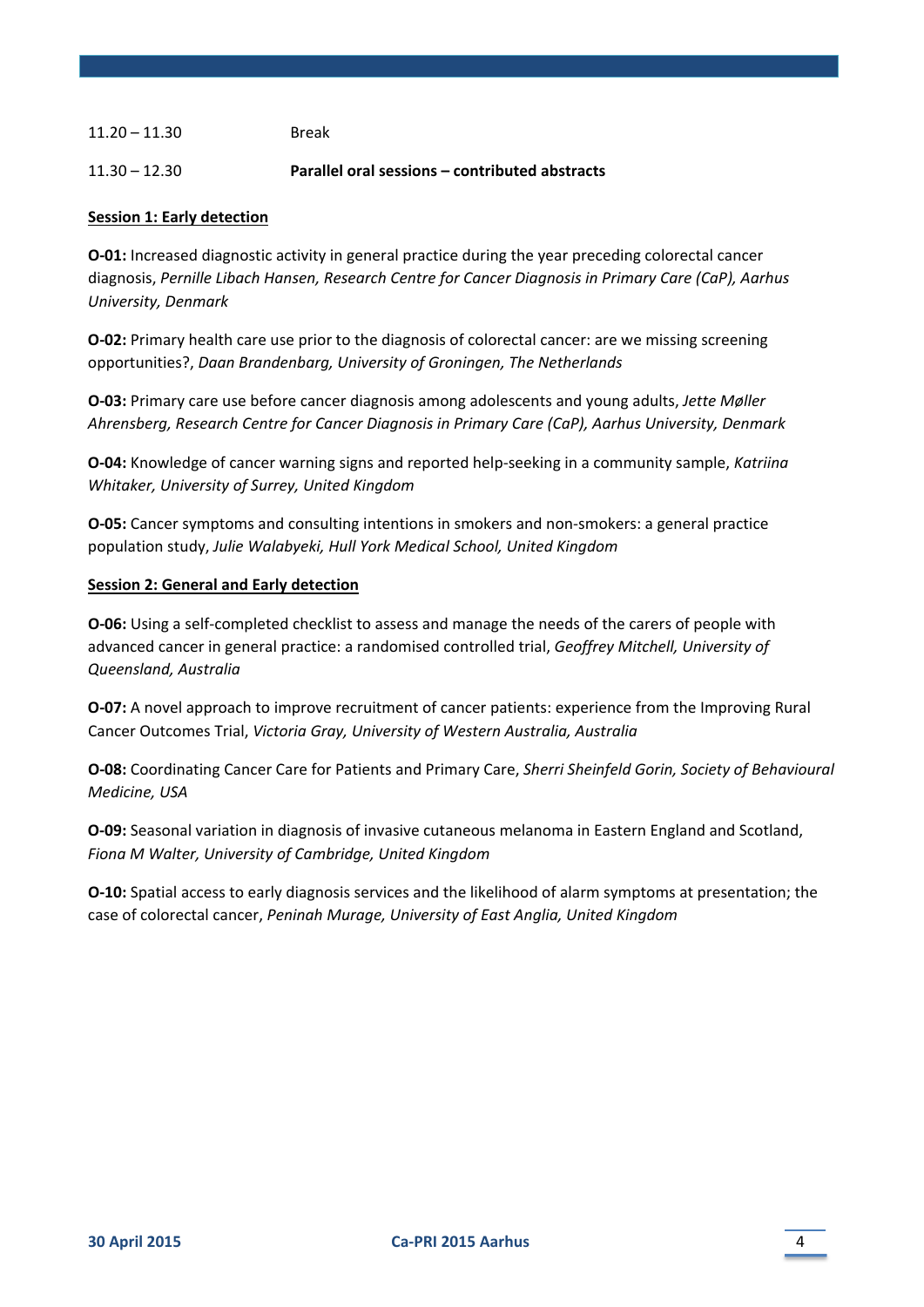#### **Session 3: Survivorship**

**O‐11:** Knowledge, practices and challenges related to implementing breast cancer survivorship guidelines in the primary care setting: Results of a mixed methods study, *Marian Luctkar‐Flude, Queen's University, Canada*

**O‐12:** Dyadic coping within couples dealing with breast cancer. A longitudinal, population‐based study, *Nina Rottmann, Research Centre for Cancer Diagnosis in Primary Care (CaP), University of Southern Denmark, Denmark*

**O‐13:** Three‐Year Physician Visits among Breast Cancer Survivors in British Columbia, Canada, *Mary McBride, University of British Columbia, Canada*

**O‐14:** Effect of the partner's health and support on cancer patients' GP consultation behaviour, *Marianne Heins, Netherlands Institute for Health Services Research, The Netherlands*

**O‐15:** Aftercare in colon cancer and the use of eHealth: perspectives of general practitioners, *Laura Duineveld, Academic Medical Centre, Department of General Practice, The Netherlands*

#### **Session 4: Screening**

**O‐16:** Chronic disease, multimorbidity and non‐participation in breast cancer screening, *Line Flytkjær Jensen, Research Centre for Cancer Diagnosis in Primary Care (CaP), Aarhus University, Denmark*

**O-17:** Supplementing factual information with patient narratives in the cancer screening context: A qualitative study of acceptability and preferences, *Katie Robb, University of Glasgow, United Kingdom*

**O‐18:** Does 'candidacy' influence colorectal cancer screening participation?, *Sara Macdonald, University of Glasgow, United Kingdom*

**O‐19:** How do colorectal cancer screening participants interpret a negative faecal occult blood test (FOBt) result in relation to future cancer risk? A focus group study, *Karen Barnett, University of Edinburgh, United Kingdom*

**O‐20:** Effects of notifications of GPs on delayed follow‐up of abnormal or inadequate test results in the Danish Cervical Cancer Screening Program, *Bettina Kjær Kristiansen, Research Centre for Cancer Diagnosis in Primary Care (CaP), Aarhus University, Denmark*

| $13.30 - 14.45$ | <b>Symposiums and Workshops</b>      |
|-----------------|--------------------------------------|
| $13.00 - 13.30$ | Film presentation - video from India |
| $12.30 - 13.30$ | Lunch                                |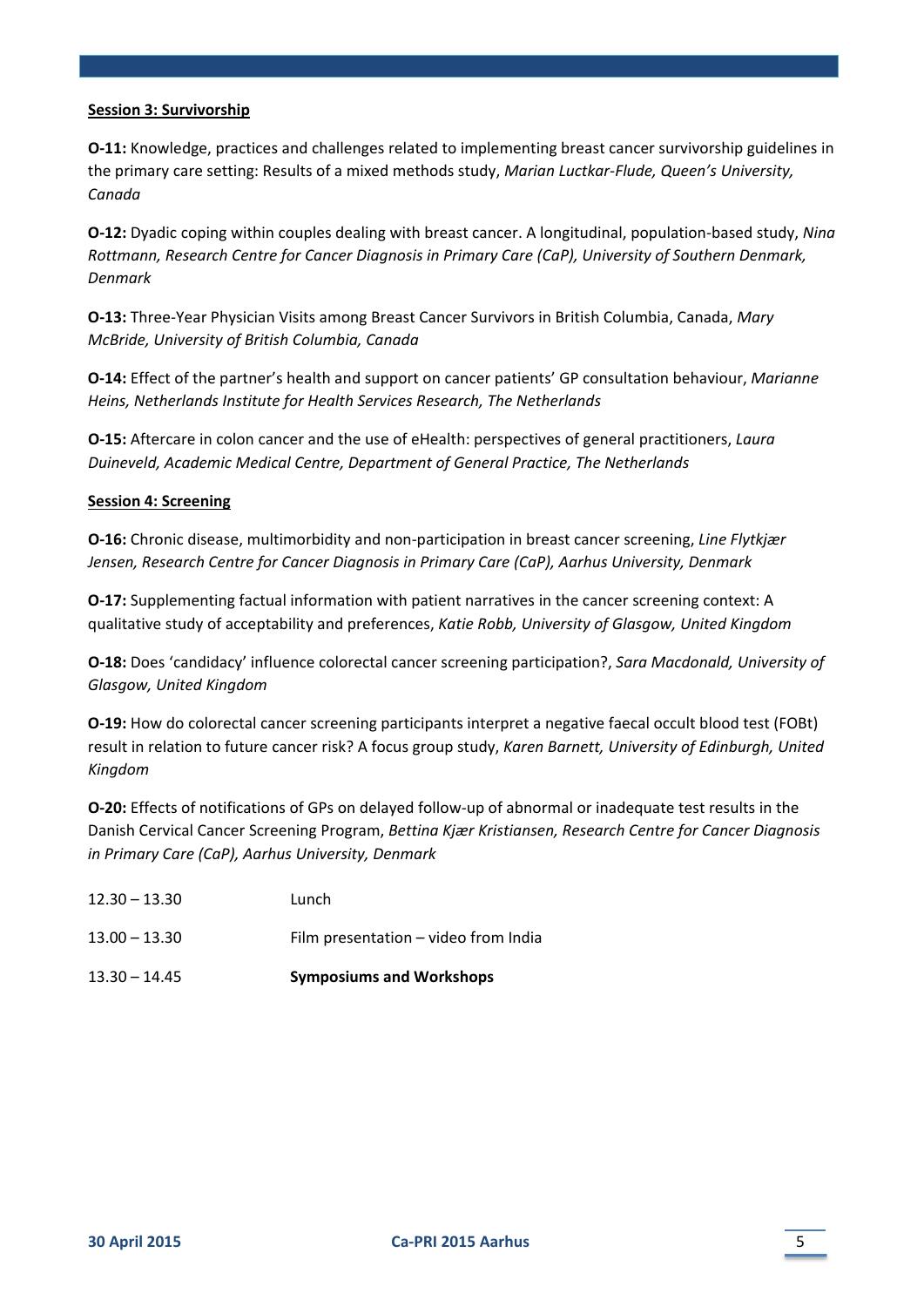# **Workshop 1: Early detection**

**W‐1:** The Impact of Geography on the Cancer Journey: Can we compare it*?, Peter Murchie, University of Aberdeen, United Kingdom*

#### **Symposium 1: Early detection**

**S‐1:** Healthcare seeking practices and 'the making of symptoms', *Rikke Sand Andersen, Research Centre for Cancer Diagnosis in Primary Care (CaP), Aarhus University, Denmark*

#### **Joint symposium 2: Survivorship**

**S‐2:** Optimising prostate cancer survivorship care and developing indicators for national reporting of survivorship care in the primary care sector, *Eila Watson, Oxford Brokes University, United Kingdom*

**S‐2:** Identifying Indicators for National Reporting about Cancer Care in the Primary Sector, *Margaret Fitch, University of Toronto, Canada*

#### **Session 5: Early detection**

**O‐21:** Development of the 'Aarhus Statement Tool for Researching Intervals in Diagnosis' (ASTRID): Results from a pilot study with cancer patients and their GPs, *Domenica Coxon, University of Edinburgh, United Kingdom*

**O‐22:** Development and Evaluation of the Find Cancer Early community education campaign in regional Western Australia to reduce help‐seeking interval, *Victoria Gray, University of Western Australia, Australia*

**O‐23:** "He hides behind the screen": patients' views on GPs' use of electronic decision support tools for cancer during consultation, *Trish Green, University of Hull, United Kingdom*

**O‐24:** The road to diagnosis of cancer in general practice: Multinational retrospective cohort study with prospective recording of cancer, *Ranjan Parajuli, UiT The Artic University of Norway, Norway*

**O‐25:** Associations between lifestyle factors and contact to general practice with respiratory alarm symptoms in the general population*, Dorte Ejg Jarbøl, Research Centre for Cancer Diagnosis in Primary Care (CaP), University of Southern Denmark, Denmark*

**O‐26:** A feasibility randomised controlled trial looking at the effect on lung cancer diagnosis of giving a Chest X‐Ray to smokers aged over 60 with new chest symptoms – feasibility and two‐month follow‐up data (ELCID), *Richard Neal, Bangor University, United Kingdom*

# 14.45 – 15.00 Break

# **15.00 – 16.00 Plenary session – presentation 3 and Electronic poster presentations**

3. "Early detection of cancer in the future – affordable healthcare system?" *Professor & GP Greg Rubin*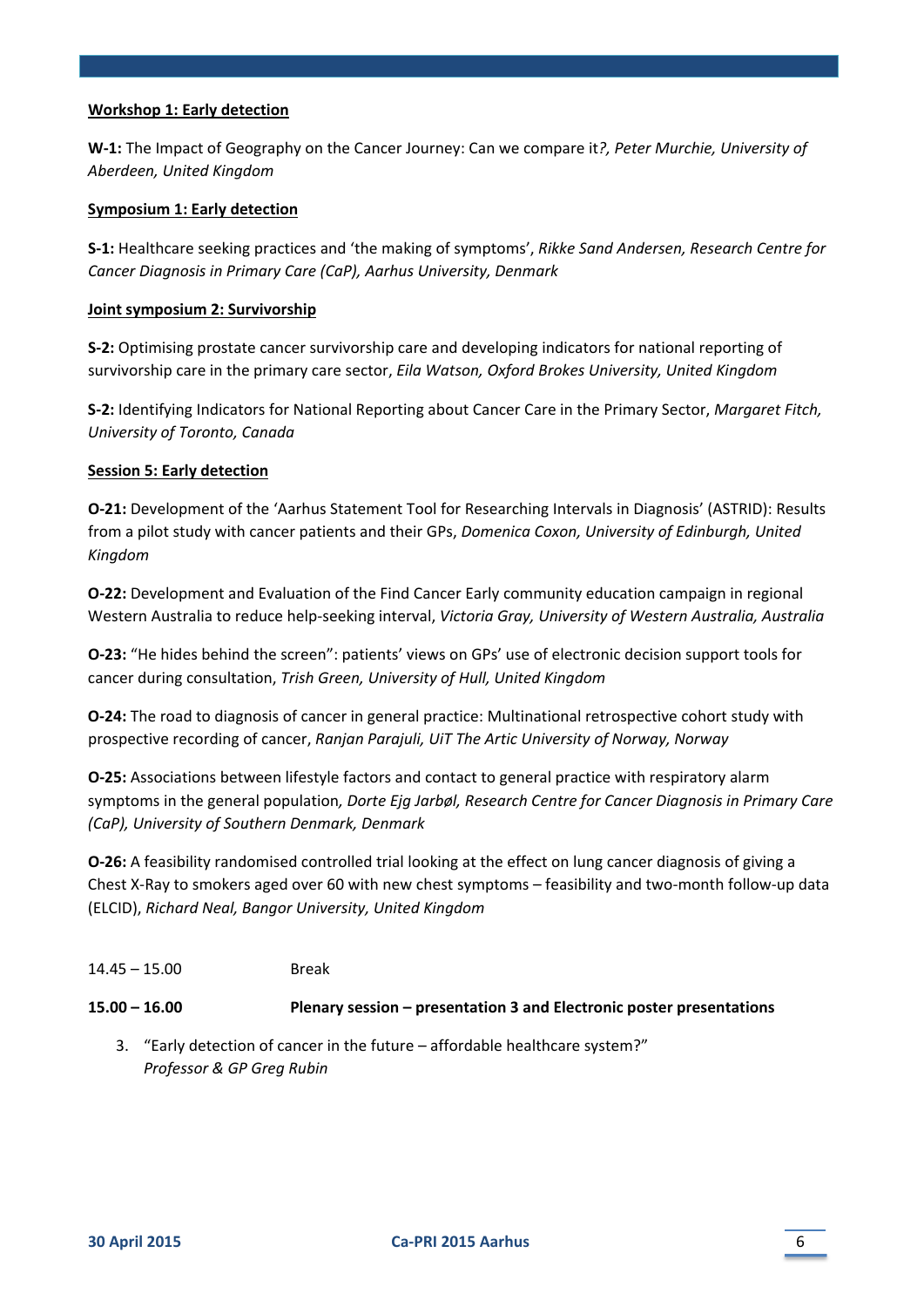#### **Electronic session 1: Early Detection**

**E‐01:** Barriers towards contact to general practice when experiencing alarm symptoms of colorectal cancer in the Danish population, *Dorte Ejg Jarbøl, Research Centre for Cancer Diagnosis in Primary Care (CaP), University of Southern Denmark, Denmark*

**E‐02:** Symptom attribution and help‐seeking after an 'all clear' diagnosis: a systematic review of the literature, *Katriina Whitaker, University College London, United Kingdom*

**E‐03:** Concordance of three sources of information to analyze symptoms duration interval until diagnosis in colorectal cancer patients, *Magdalena Esteva, Instituto de Investigación Sanitaria de Palma, Spain*

**E‐04:** Does a negative attitude to cancer influence the association between symptom awareness and a short, anticipated patient interval? Danish results from the International Cancer Benchmarking Partnership (ICBP), *Anette Fischer Pedersen, Research Centre for Cancer Diagnosis in Primary Care (CaP), Aarhus University, Denmark*

**E‐05:** Understanding delay in cancer presentation and diagnosis amongst lung, head & neck patients in Hull (UK), *Louis Bailey, University of Hull, Denmark*

| $16.00 - 16.30$ | Closing session                                                  |
|-----------------|------------------------------------------------------------------|
| $16.30 - 17.00$ | Meeting in the International Primary Palliative Research Network |
| 17.45           | Busses from the four conference hotels                           |
| $18.00 - 19.15$ | Amusement park activities in Tivoli Friheden                     |
| $19.15 -$       | Congress dinner at Restaurant Terrassen, Tivoli Friheden         |
|                 | Busses from Tivoli Friheden to the conference hotels             |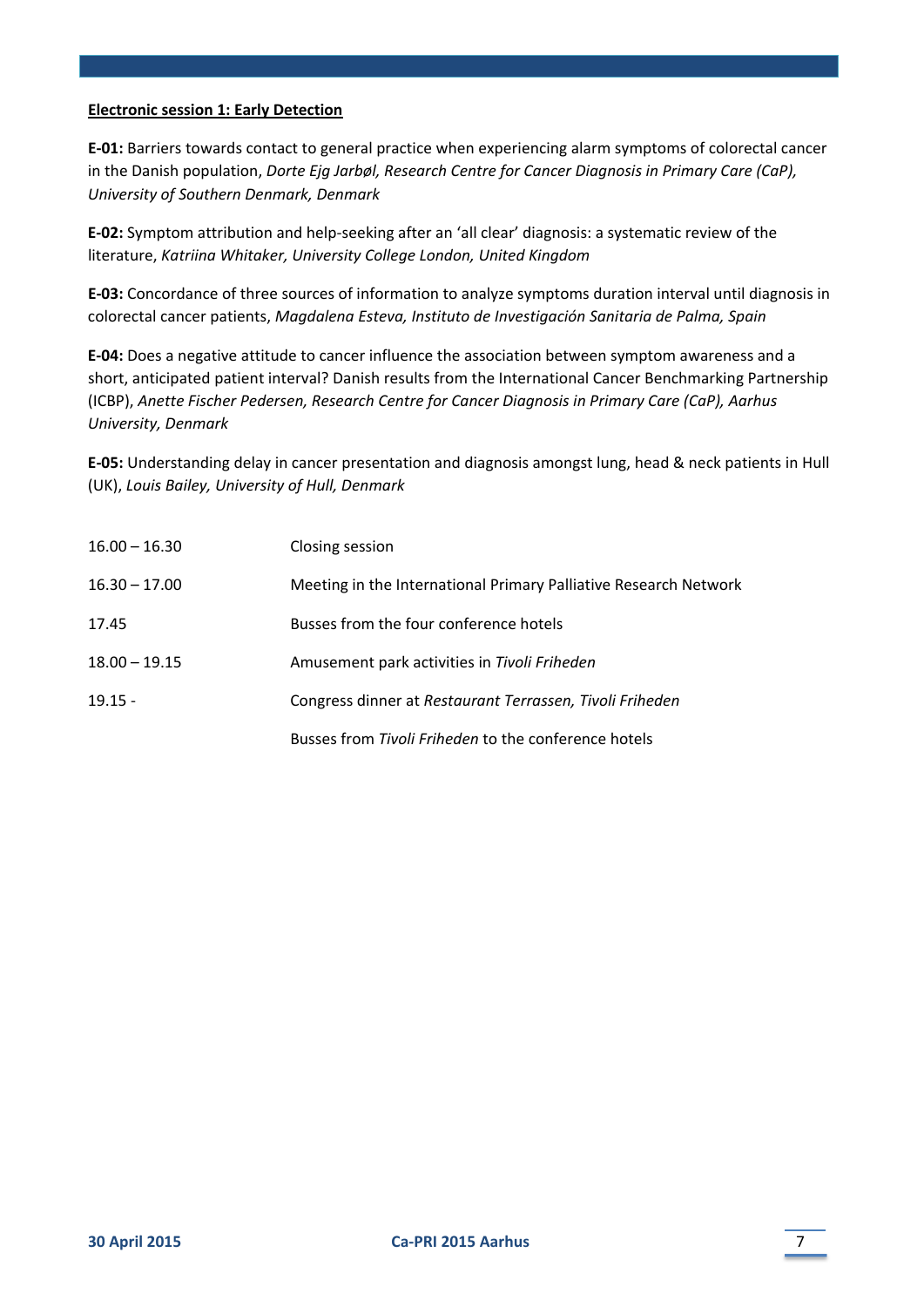# **Friday May** 22

| $08.45 - 09.00$ |                                                                                                               | <b>Welcome to Day 2</b>                                                                                                   |  |
|-----------------|---------------------------------------------------------------------------------------------------------------|---------------------------------------------------------------------------------------------------------------------------|--|
| $09.00 - 10.15$ |                                                                                                               | Plenary session $-$ presentations 4 and 5                                                                                 |  |
| 4.              |                                                                                                               | Rehabilitation and physical activity – role of primary care?<br>Professor & Consultant Specialist Amtul Razzaq Carmichael |  |
| 5.              | Anticipatory palliative care: the role of the general practitioner<br>PhD & Assistant Professor Yvonne Engels |                                                                                                                           |  |
| $10.15 - 10.45$ |                                                                                                               | Refreshment break and networking                                                                                          |  |

**10.45 – 11.20 Guided poster walks – contributed abstracts**

# **Survivorship 3**

**P‐33:** Primary health care use during follow‐up of curative CRC treatment, *Carriene Roorda , University of Groningen, The Netherlands*

**P‐34:** Caring for Prostate Cancer Patients – the Importance of Aging in Coping with Side Effects of Treatments, *Christine Holmberg, Berlin School of Public Health, Germany*

**P‐35:** Using Boot Camp Translation to create a community/primary care cancer survivorship curriculum, *Linda Overholser, University of Colorado Denver, USA*

**P‐36:** The prevalence of long‐term symptoms of depression and anxiety after breast cancer treatment: a systematic review, *Saskia Maass, University of Groningen, The Netherlands*

**P‐37:** Long‐term health problems in cancer survivors: a qualitative Delphi study, *Olaf Geerse, University Medical Centre Groningen, The Netherlands*

**P‐38:** Cervical cancer recurrence among patient treated with external beam and intracavitary radiotherapy at ocean road cancer institute (ORCI), *Caroline Swai, Ocean Road Cancer Institute, Tanzania*

**P‐39:** Discontinuation of adjucant chemotherapy in colon cancer: a closer look at the impact at the rates of recurrence, *Tunji Fatoye, University of Manitoba, Canada*

**P‐40:** Partnership in prostate cancer care: the feasibility of an integrated system to improve patient outcomes and experience (the I‐Care‐P study ), *Veronica Nanton, University of Warwick, United Kingdom*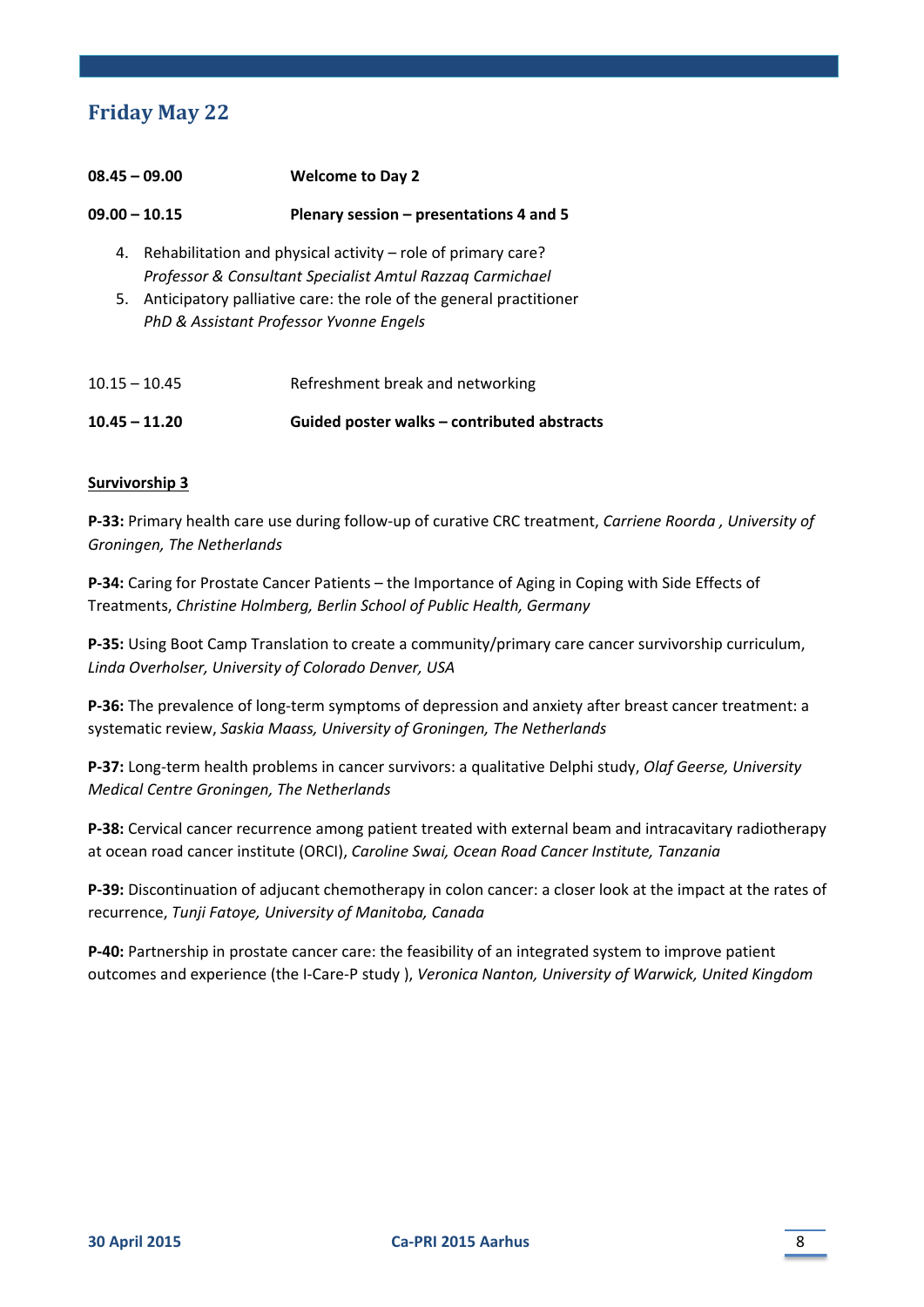# **Palliation:**

**P‐41:** Qualitative study of Australian GPs and palliative care practitioners on the role of general practice in end‐of‐life planning and care, *Joel Rhee, UNSW Australia, Australia*

**P‐42:** Views of general practitioners and medical oncologists on coordination of care for patients receiving palliative chemotherapy: a qualitative study, *Ineke Nugteren, University of Amsterdam, The Netherlands*

**P‐43:** Improving rural palliative care in North Norway – Focus group discussions about nurses' and GPs' experiences of interdisciplinary collaboration and of interaction with specialized health care, *May‐Lill Johansen, UiT The Arctic University of Norway, Norway*

**P‐44:** Research project: Effectiveness of a multidimensional primary care‐based intervention in the early identification and in the adequacy of resource utilization of palliative care (PC) patients; a cluster randomized clinical trial, *Joan Llobera, Canavas, Majorca Department of Primary Health Care, Spain*

**P‐45:** Trends and reasons of palliative sedation in cancer patients with and without pending requests of euthanasia in Dutch general practice, *Gé A Donker, NIVEL Primary Care Database, The Netherlands*

**P‐46:** An opportunity to integrate comprehensive cancer care – teaching for practice, *Alan Barnard, University of Cape Town, South Africa*

**P‐47:** Case conferences between General Practitioners and Specialist Palliative Care teams in end stage heart failure or lung failure reduces service utilisation, *Geoffrey Mitchell, University of Queensland, Australia*

**P‐48:** Do patients in the palliative stage want acupuncture for nausea? – a pilot study, *Helle Hostrup Nielsen, Hospital Vendsyssel, Denmark*

#### **Early detection 2:**

**P‐49:** A systematic review of risk factors for emergency diagnosis of colorectal and lung cancer, *Elizabeth Mitchell, University of Leeds, United Kingdom*

**P‐50:** The effect of Continuing Medical Education (CME) in early cancer diagnosis on general practitioners' knowledge and attitude, *Berit Skjødeberg Toftegaard, Research Centre for Cancer Diagnosis in Primary Care (CaP), Aarhus University, Denmark*

**P‐51:** Recent research into symptomatic cancer diagnosis: the UK and international landscape, *Christine Campbell, University Of Edinburgh, United Kingdom*

**P‐52:** Symptoms and co‐morbidities associated with diagnostic intervals for colorectal cancer: a prospective cohort study, *Fiona M Walter, University of Cambridge, United Kingdom*

**P‐53:** Diagnostic performance of blood tests in cancer diagnostics in patients with non‐specific cancer symptoms, *Esben Næser, Research Centre for Cancer Diagnosis in Primary Care (CaP), Aarhus University, Denmark*

**P‐54:** Use of immunochemical faecal occult blood tests in general practice: a study of patients presenting uncharacteristic symptoms of colorectal cancer in primary care, *Jakob Søgaard Juul, Research Centre for Cancer Diagnosis in Primary Care (CaP), Aarhus University, Denmark*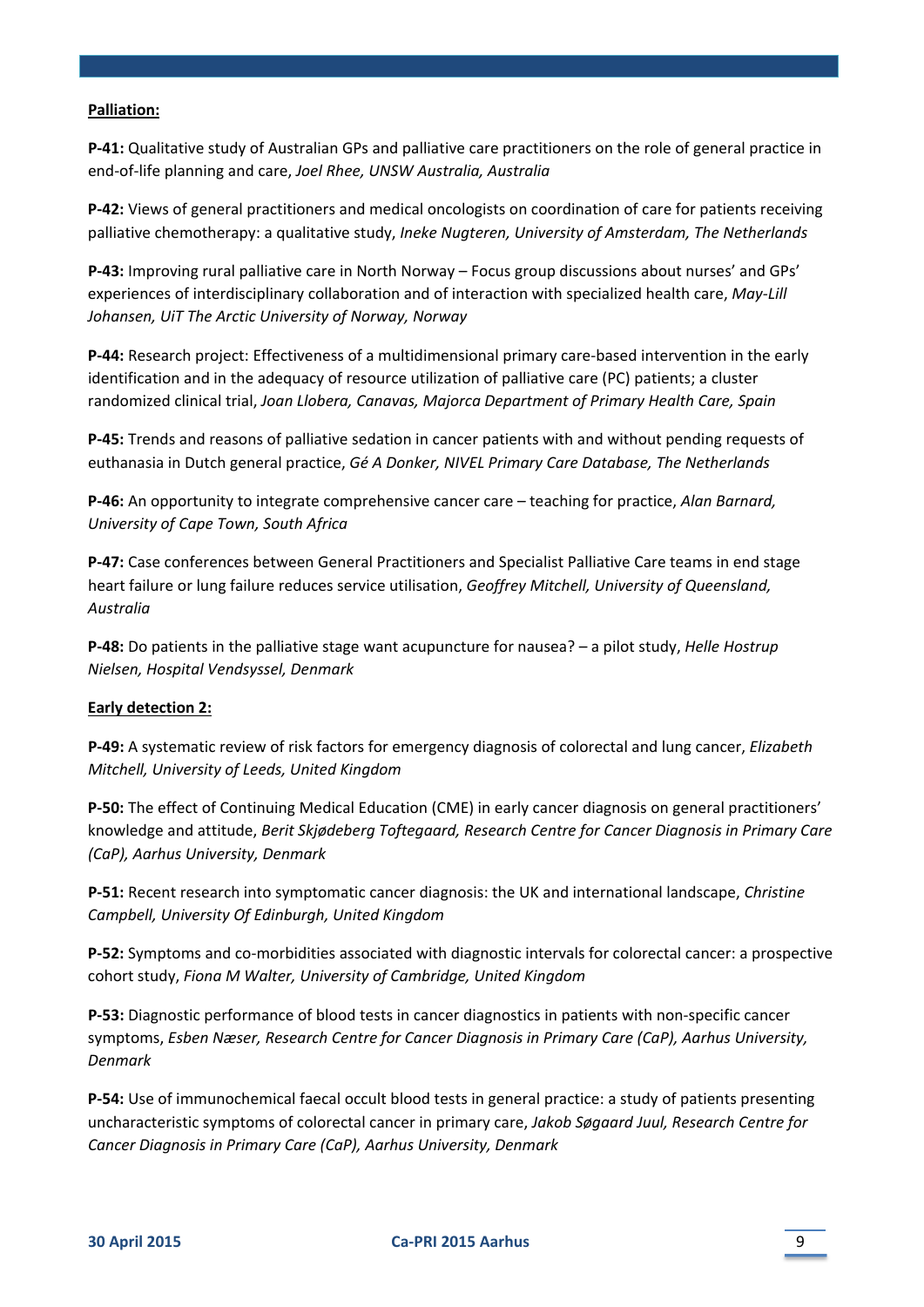**P‐55:** Implementing a QCancer® risk tool into General practice consultations: an Exploratory study using simulated consultations with Australian General practitioners, *Jon Emery, University of Melbourne, Australia*

**P‐56:** What is the relationship between staging and diagnostic interval in patients aged 40 years and over diagnosed with common cancers between 2000 and 2009?, *Sal Stapley, University of Exeter Medical School, United Kingdom*

# **Early detection 3:**

**P‐57:** Is current GP referral practice for cancer in Scotland optimal? A detailed exploration of cancer referral pathways using primary care records and a cancer care pathway database, *Sarah Smith, University of Aberdeen, United Kingdom*

**P‐58:** A comparative qualitative study of patients' experiences of cancer diagnosis in England, Denmark and Sweden, *Trine Laura Overgaard Nielsen, Research Centre for Cancer Diagnosis in Primary Care (CaP), Aarhus University, Denmark*

**P‐59:** A quantitative study of the impact of emotion on time to presentation with symptoms suggestive of colorectal cancer, *Chantal Balasooriya‐Smeekens, University of Cambridge, United Kingdom*

**P‐60:** Understanding symptom appraisal and help‐seeking in people with symptoms suspicious of pancreatic cancer: a qualitative interview study, *Katie Mills, University of Cambridge, United Kingdom*

**P‐61:** The help‐seeking experiences of patients with symptoms of lung or colorectal cancer, *Christina Dobson, Durham University, United Kingdom*

**P‐62:** Örenäs National Survey Results, *Michael Harris, University of Bath, United Kingdom*

**P‐63:** The influence of social contacts on the consulting behaviour of smokers ‐a qualitative study, *Julie Walabyeki, Hull York Medical School, United Kingdom*

**P‐64:** Cancer Awareness‐ A survey of patients attending primary care settings in Oman, *Mohammed Al‐Azri, Sultan Qaboos University, Oman*

**P‐65:** The role of secretaries in diagnostic processes in primary care. An ethnographic study, *Rikke Aarhus, Research Centre for Cancer Diagnosis in Primary Care (CaP), Aarhus University, Denmark*

- 11.20 11.30 Break
- 11.30 12.30 **Parallel oral sessions – contributed abstracts**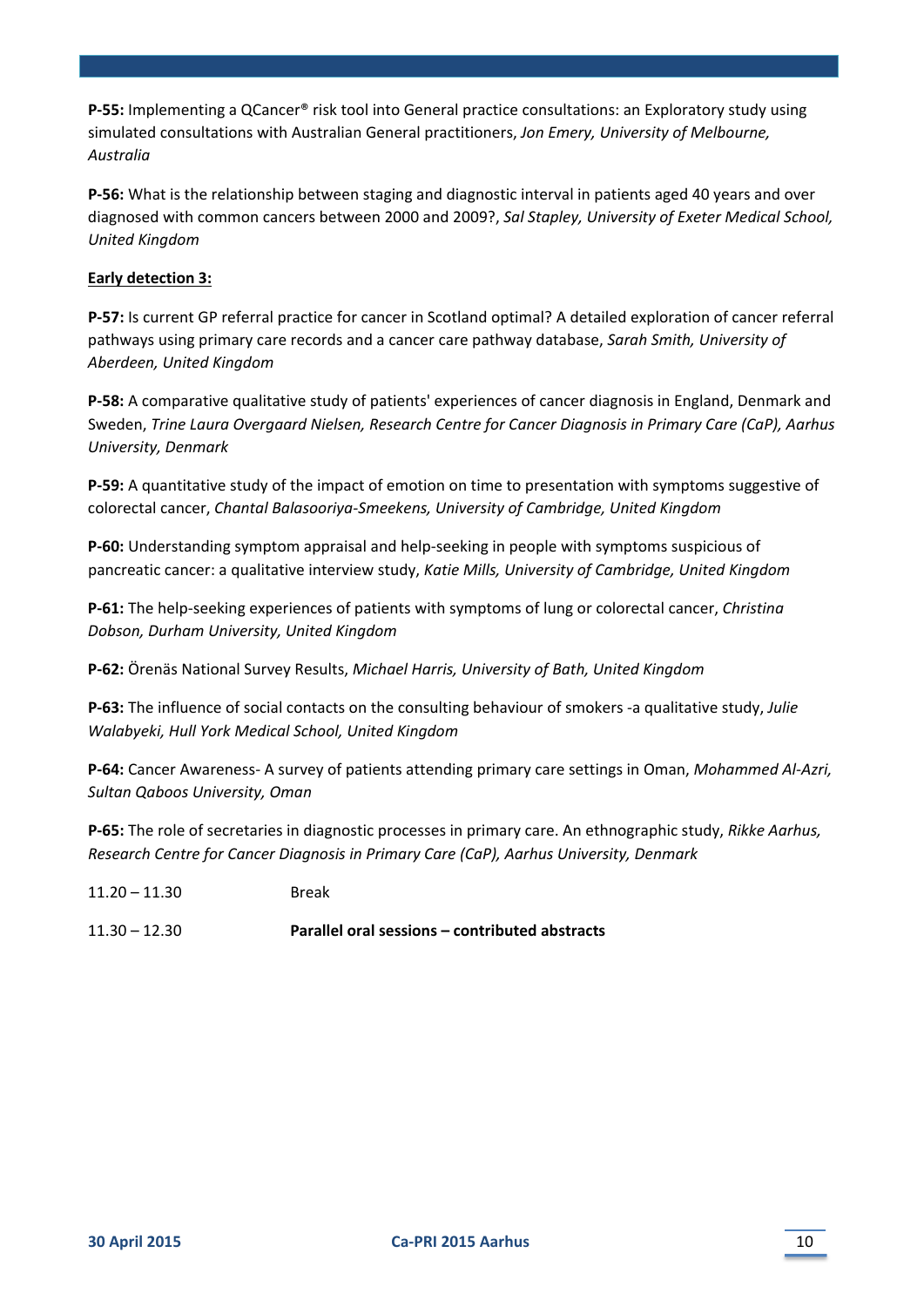# **Session 6: Treatment**

**O‐27:** Reinforcing partnership between cancer patient, general practitioner and oncologist ‐ a randomised controlled trial, *Theis Bitz Trabjerg, Research Unit for General Practice, University of Southern Denmark, Denmark*

**O‐28:** The effects of cancer care provision from primary care during the cancer continuum. Study protocol of the GRIP‐study, *Letje Perfors, University Medical Center Utrecht, The Netherlands*

**O‐29:** Patient and caregiver experiences of utilising out of hours primary care for cancer pain, *Rosalind Adam, University of Aberdeen, United Kingdom*

**O‐30:** Barriers to shared decisions in the most serious of cancers: a qualitative study of patients with pancreatic cancer treated in the UK, *Sue Ziebland, University of Oxford, United Kingdom*

**O‐31:** Integrating Psycho‐Oncology & Behavioral Health Consultation Models into Cancer‐Related Primary Care: A Case for an Integrative Psycho‐Social‐Behavioral Cancer Approach in Primary Care, *Shannon R Poppito, Baylor University, USA*

# **Session 7: Palliation**

**O‐32:** Developing a computerised search to help UK General Practices identify more patients for palliative care planning: a feasibility study, *Scott A. Murray, University of Edinburgh, United Kingdom*

**O‐33:** Caregiver burden in family caregivers of terminally ill cancer patients: a Danish nation‐wide cross‐ sectional study, *Mette Kjærgaard Nielsen, Research Unit for General Practice, Aarhus University, Denmark*

**O‐34:** Understanding how to support primary care providers in advance care planning with cancer patients: a mixed methods study, *Robin Urquhart, Dalhousie University, Canada*

**O‐35:** Danish general practitioners' self‐reported competencies in being the key worker in palliative care, *Anna Kirstine Winthereik, Aarhus University Hospital, Denmark*

**O‐36:** Comparing the ability of Australian general practitioners to predict death of their older patients using intuition or a predictive tool: a randomised controlled trial, *Geoffrey Mitchell, University of Queensland, Australia*

# **Session 8: Early Detection**

**O**-37: The signal and the noise in colorectal cancer diagnosis: Exploring and explaining the relationship between diagnostic delays and stage at diagnosis using the Ca‐PRI Colorectal Cancer Collaboration dataset, *Marie Louise Tørring, Research Centre for Cancer Diagnosis in Primary Care (CaP), Aarhus University, Denmark*

**O‐38:** Association between use of the urgent cancer referral pathway and cancer survival: national cohort study, *Henrik Møller, Research Centre for Cancer Diagnosis in Primary Care (CaP), King's College London, United Kingdom*

**O-39:** The challenge of reliably measuring variation in cancer outcomes in general practice – an example for stage of cancer diagnosis, *Georgios Lyratzopoulos, University of Cambridge, United Kingdom*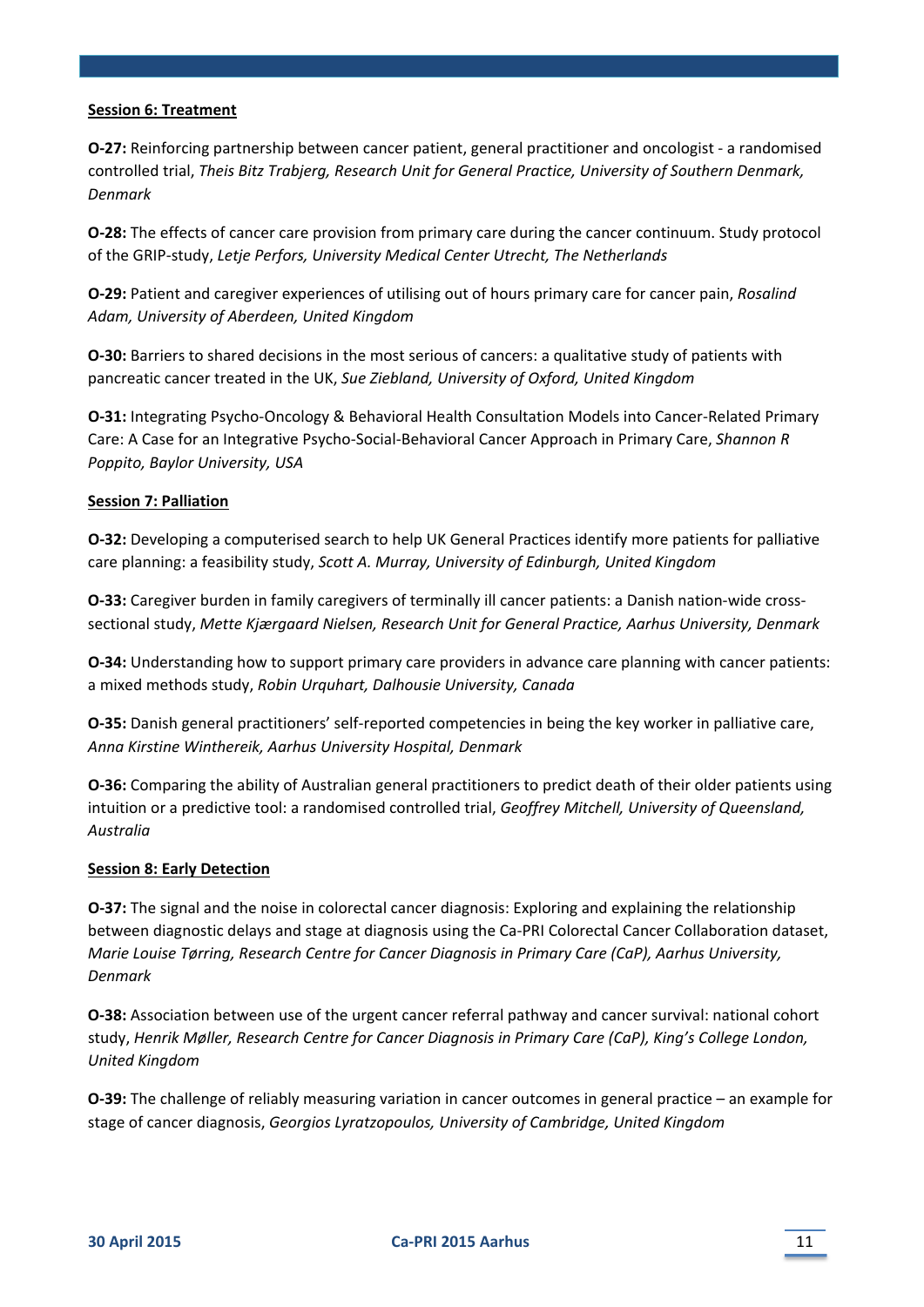**O‐40:** Determinants of patient's and doctor's delay in diagnosis of gastric cancer in the Netherlands; a pilot study in regional routine care data, *Yunus Airik, Utrect University Medical Centre, The Netherlands*

**O‐41:** The Improving Rural Cancer Outcomes (IRCO) Trial: a factorial cluster‐randomised controlled trial of a complex intervention to reduce time to diagnosis in rural cancer patients in Western Australia, *Jon Emery, University of Melbourne, Australia*

| $13.30 - 14.45$ | <b>Parallel Oral Session, Symposiums and Workshops</b> |
|-----------------|--------------------------------------------------------|
|                 | Christina Dobson, Durham University, United Kingdom    |
|                 | <b>D-01: Problematising Previvorship</b>               |
| $13.00 - 13.30$ | <b>Discussion</b>                                      |
| $12.30 - 13.30$ | Lunch                                                  |

#### **Session 9: Early Detection:**

**O-42:** Variation among general practitioners in the referral propensity for lower endoscopy and outcome of colorectal cancer patients, *Peter Hjertholm, Research Centre for Cancer Diagnosis in Primary Care (CaP), Aarhus University, Denmark*

**O‐43:** The effect of direct access to CT scan in early lung cancer detection: an unblinded, cluster‐ randomised trial, Louise Mahncke Guldbrandt, *Research Centre for Cancer Diagnosis in Primary Care (CaP), Aarhus University, Denmark*

**O‐44:** Novel colorectal cancer risk prediction tool (CRISP): Is it acceptable and feasible in Australian primary care clinics?, *Jon Emery, University of Melbourne, Australia*

**O‐45:** Thrombocytosis: an underused risk marker of cancer in primary care?, *Sarah Bailey, University of Exeter, United Kingdom*

**O‐46:** Do GPs know who their cancer patients are? a linkage study using electronic medical records, *Annet Sollie, VU University Medical Centre, The Netherlands*

**O-47:** Use of standardised cancer patient pathways, and the impact on faster and early diagnosis of cancer in Denmark, *Henry Jensen, Research Centre for Cancer Diagnosis in Primary Care (CaP), Aarhus University, Denmark*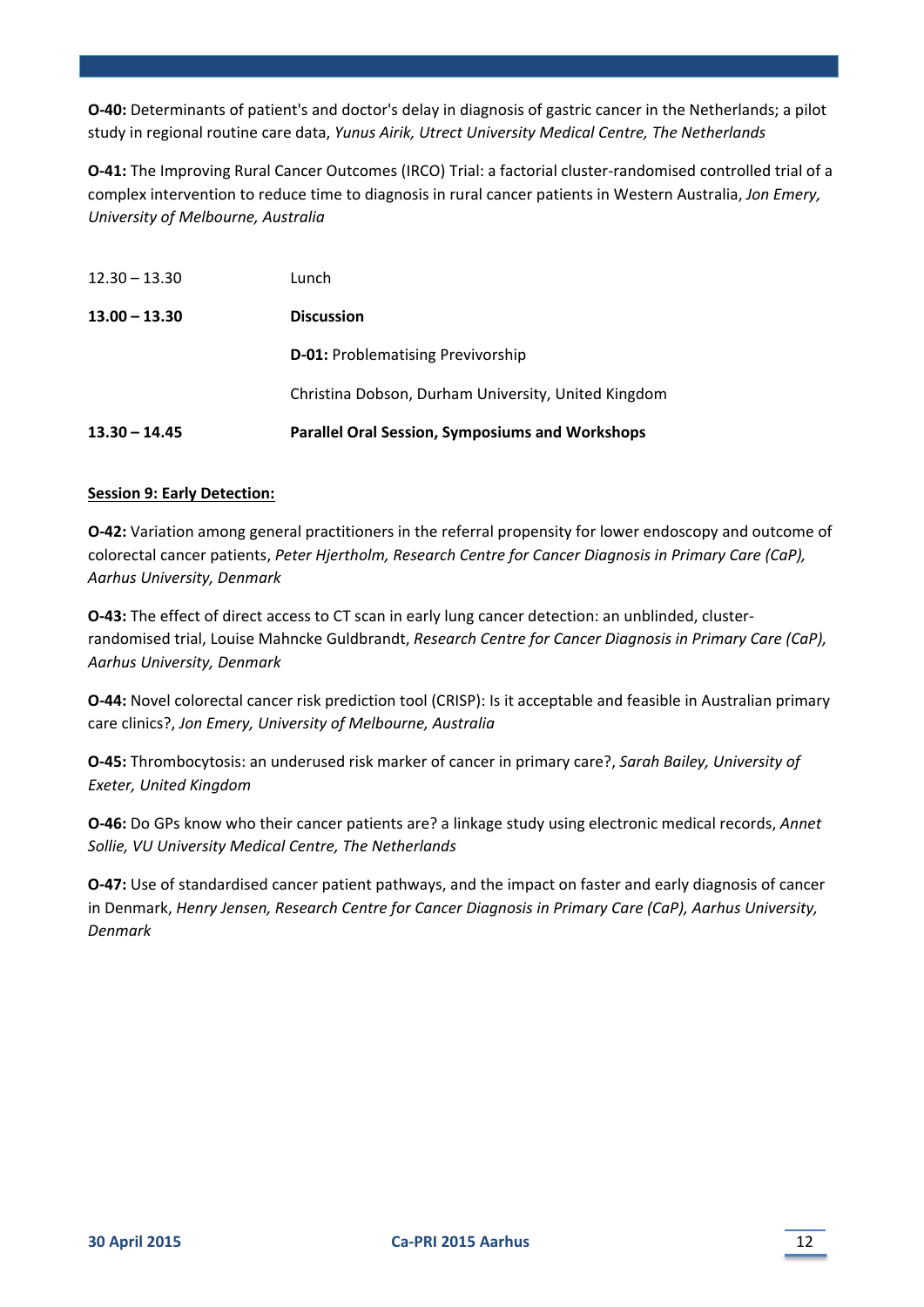#### **Session 10: Survivorship:**

**O‐48:** Clinical features of metastatic cancer in primary care; a case‐control study using medical records, *William Hamilton, University of Exeter Medical School, United Kingdom*

**O‐49:** Management of smoking in UK primary care in patients diagnosed with bladder, lung and head & neck cancer compared with coronary heart disease (CHD): a Clinical Practice Research Database (CPRD) study, *Amanda Farley, University of Birmingham, United Kingdom*

**O-50:** Patient symptoms, experienced problems and healthcare utilisation after colon cancer treatment – baseline results from the ICARE cohort study, *Thijs Wieldraaijer, Academic Medical Centre Amsterdam, The Netherlands*

**O‐51:** Well‐being of older cancer patients one year after diagnosis: results from KLIMOP, *Marjan van den Akker, Maastricht University, The Netherlands*

**O‐52:** Implementing Patient Reported Outcome Measures for patients with prostate cancer, *Liv Dørflinger, The Danish Cancer Society, Denmark*

**O‐53:** Need assessment tools in cancer rehabilitation. A qualitative study of the perspectives of patients and their general practitioners, *Dorte Gilså Hansen, Research Unit of General Practice, University of Southern Denmark, Denmark*

# **Workshop 2: Early Detection:**

**W‐2:** Challenges of applying the Aarhus Statement in studies on early cancer diagnosis, *Fiona M Walter, University of Cambridge, United Kingdom*

#### **Workshop 3: General**

**W‐3:** General: Doing PhD in primary care diagnosis and treatment of cancer, *Taminola Martins, University of Exeter Medical School, United Kingdom*

14.45 – 15.00 Break

**15.00 – 16.00 Plenary session – presentation 6 and Electronic poster presentations**

6. Understanding and integrating across the cancer care continuum: the role of primary care? *MD, MPH & Chief, Stephen Hunt Taplin*